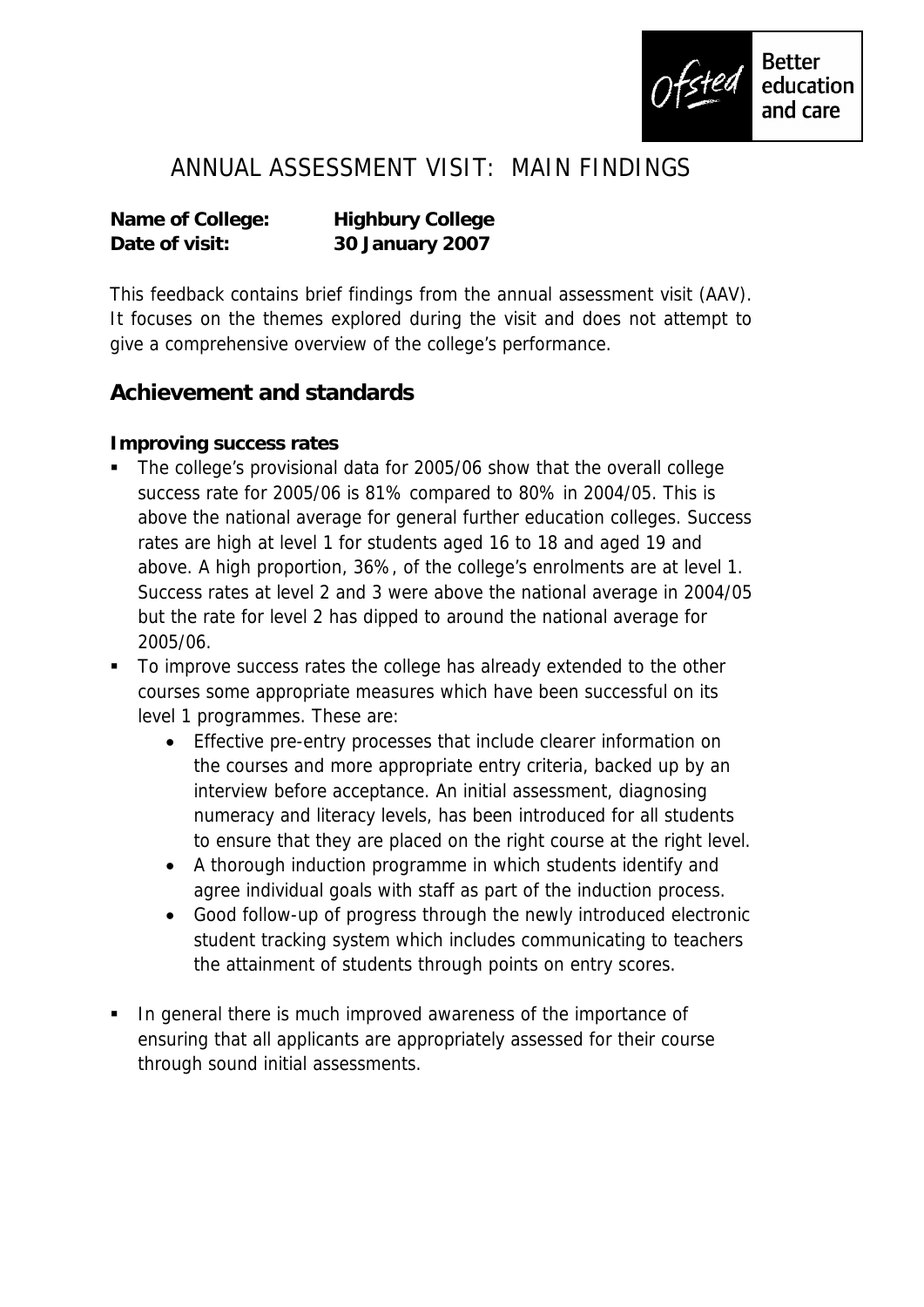

- The college has also introduced an appropriate improving teaching and learning programme (see under quality) supported by some successful staff development activities.
- The college's commitment, as evidenced through staff actions, to delivering key skills suitably to the students is good. The college's policy and practices are coherent and staff promote and teach key skills effectively. The staff development to support key skills is good.

**Improving apprenticeship completion rates**

- There is now a good centrally co-ordinated system to undertake students' reviews more promptly.
- The electronic system is well used to monitor student progress.
- **Communication with employers is good; effective work has been done to** identify appropriate assessment opportunities with employers in the workplace and ensure that they understand the needs of the trainees.
- Key skills are now explained more clearly in the work-based learning context, making them more meaningful for students and understandable for employers.
- Facilities and support for students in construction are outstanding.

**Success rates for Black and minority ethnic students**

- The college's approach towards monitoring and reviewing performance of the different groups of students through its equality and diversity committee is good. It has been proactive in identifying follow up actions as a result of its analysis of the data on these students.
- **In construction a project has been established with the Network of Black** Professionals (NBP) to raise the awareness of those involved in the industry and increase opportunities for minority ethnic people and females.

## **Quality of education and training**

**Improving teaching and learning**

Good progress has been made in helping staff to improve teaching and learning. A new centre for teaching and learning is providing a more coordinated and strategic approach to improving teaching and learning. New staff, many of whom enter direct from industry, are well supported by mentors and a successful training programme.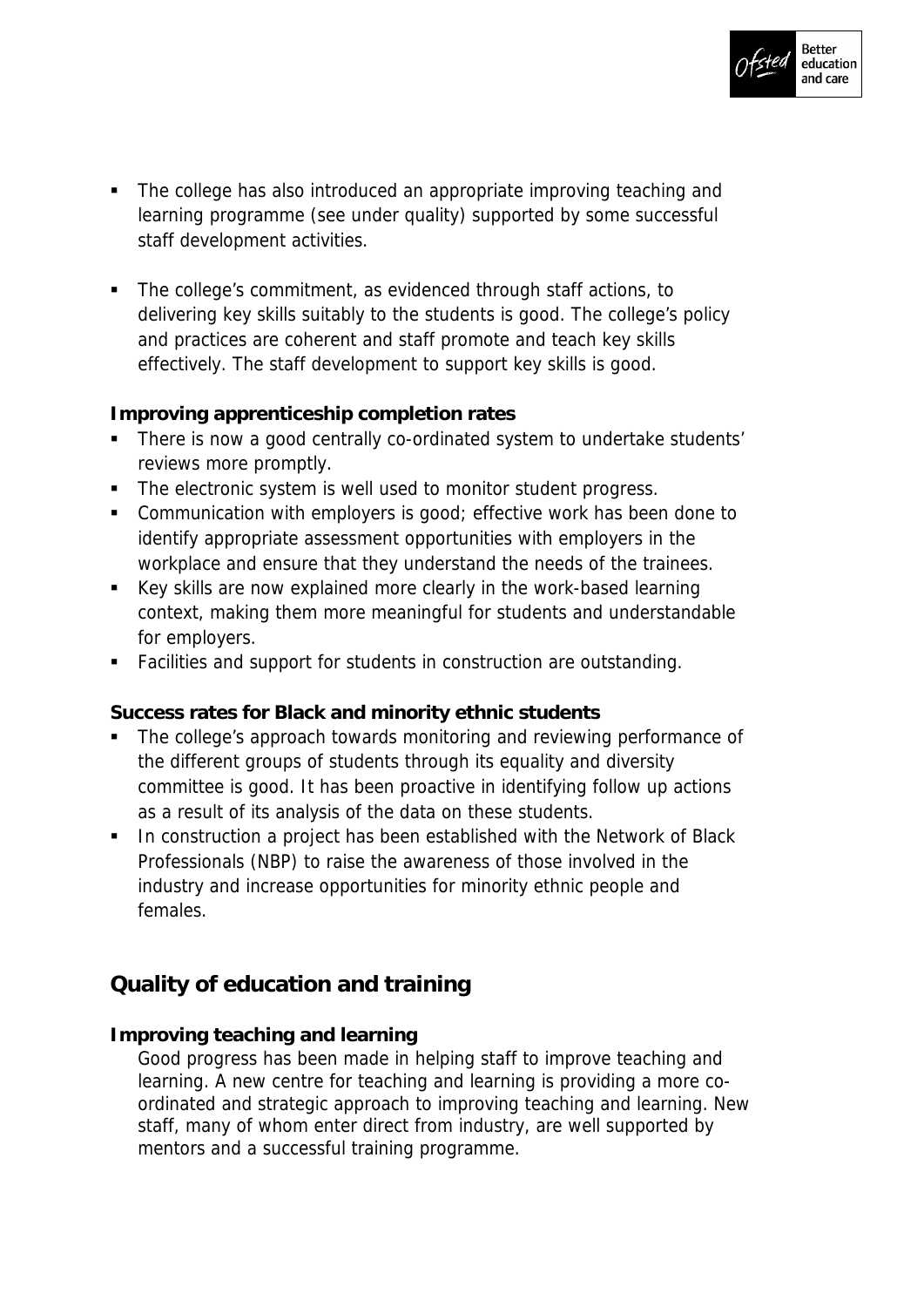

Teaching and learning is also being improved by the lesson observation process. This ensures that teachers have performance targets directly related to improving learning and teaching and helps the college to decide on its next development themes. For example the college has prioritised improving the use of information and communication technology (ICT) and developing planning and teaching strategies to meet each student's needs. Staff expertise in observing lessons has been improved, resulting in a more realistic grade profile than that for previous years.

Other successful measures introduced to improve teaching and learning are:

- Tips for Teachers programme for teachers and workshop instructor assessors. Staff consider this effective in sharing good practice and helping them to improve their skills.
- Good use of external expertise to motivate students and make them aware of industry practices and standards.
- The adoption of Moodle as the new college virtual learning environment (VLE) and the investment in ICT, such as interactive whiteboards.
- Peer observation and mentoring
- A very positive staff conference on teaching and learning, which is to be a regular event.

#### **Additional learning support**

 Since the last AAV good progress has been made in ensuring take up of additional learning support as a result of better identification of need at initial assessment and induction. The Northarbour centre also provides good and appropriate support. Good monitoring of the impact of the support is being developed.

**Impact of changes in the tutorial programme**

 Coordination from the centre is effective and there is a clear framework for delivery of tutorials. The development of tutorials to link with the themes of Every Child Matters (ECM) has been taken forward positively and staff in many areas have integrated the themes into their courses. Monitoring of tutorials by observation and by student questionnaires is being developed well. However, when staff adapt the framework at course team level there are no mechanisms to ensure full or adequate coverage of the tutorial programme.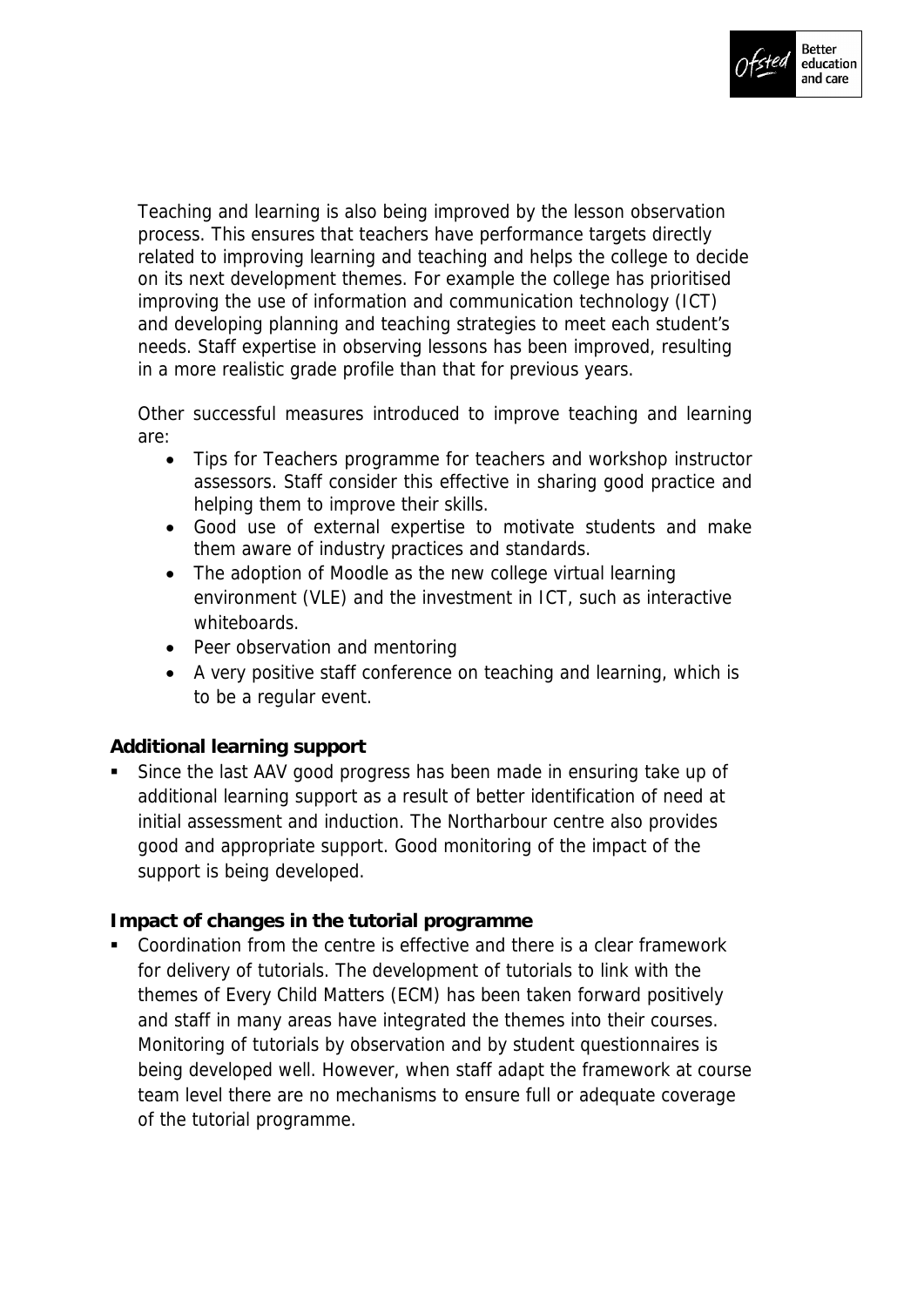

### **Leadership and management**

**Impact of the changes in the management structure.**

- The college structure established in 2005 is understood by all staff and the changes have brought a clearer student focus. The new structure has also ensured greater accountability and responsibility in planning. Effective features are:
	- Monthly reporting and reviewing of student progress based on a user-friendly traffic light system.
	- The Programme Quality Review (PQR) process assessing performance and reviewing targets.
	- A performance related appraisal system.
	- The successful establishment across the college of the Skills for Life (SfL) initiative through a clear and definite structure managed by a senior position. The increased SfL success rates show the impact of the changes.

**Impact of changes in the management of work-based learning**

- Changes have resulted in clearer expectations and performance targets being set for learners and tutors.
- **There is now improved coordination of programmes.**
- Central coordinators are used effectively to coordinate student reviews and involve employers more closely.
- **Tracking of students has been improved.**

**Improving attendance**

 The introduction of same day follow-up and closer monitoring of absences, together with the introduction of the yellow and red card system have been effective in improving attendance. In 2005/06 this was 85%.

**Self Assessment** 

 Work has been done to help staff to understand how to use and analyse data at course team level but there is still further training to be done to secure greater ownership and improve expertise.

**Internal Verification (IV)**

 Several actions have been taken to improve the IV process including training and earlier sampling but the college recognises more needs to be